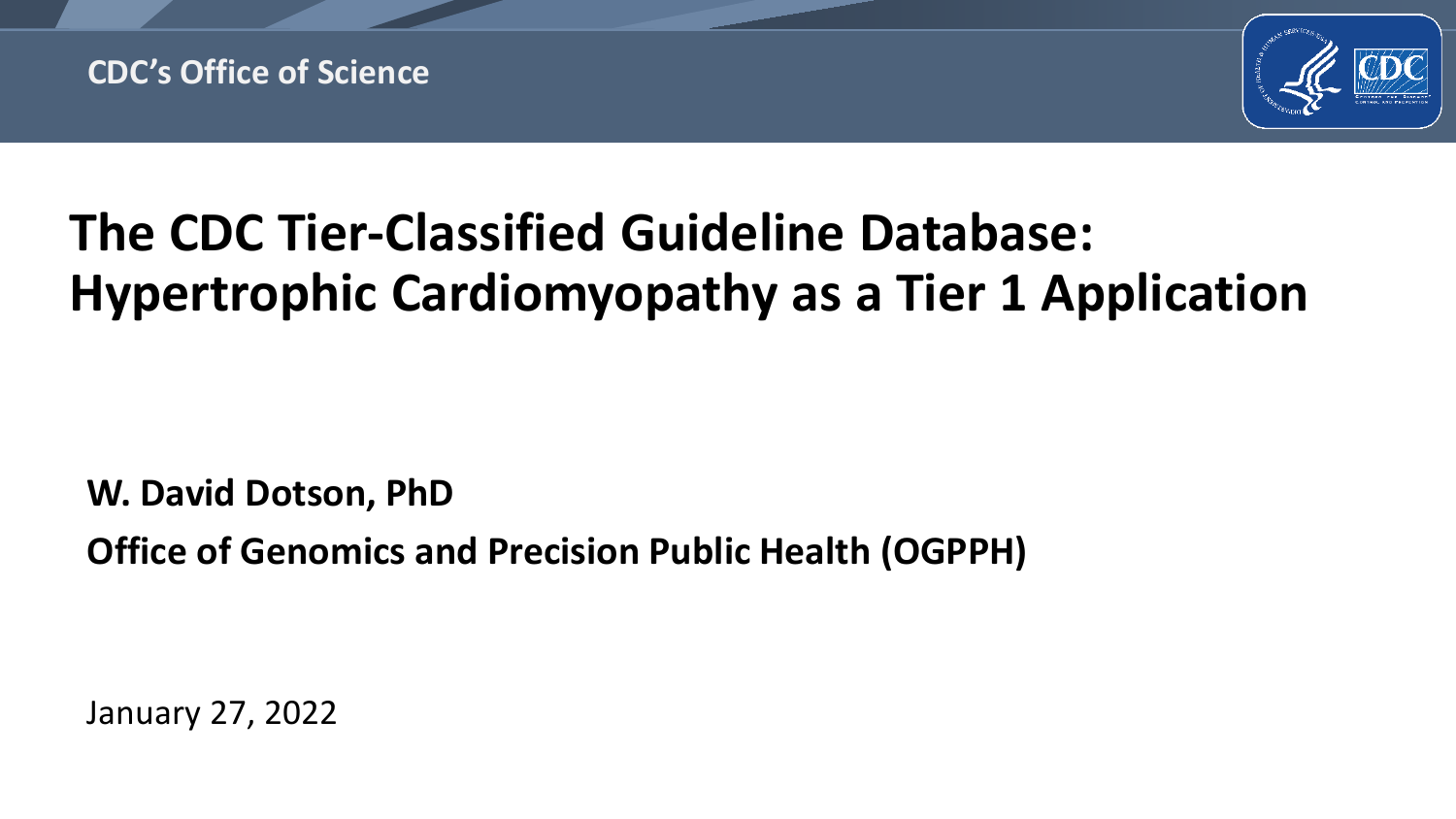#### **Tier 1 Applications of Genomic Technologies in:**

- **Familial hypercholesterolemia**  increased risk for heart disease or stroke due to mutations leading to very high cholesterol levels from an early age
- **Hereditary Breast and Ovarian Cancer Syndrome** increased risk for breast, ovarian, tubal, peritoneal, and other cancers due to mutations in *BRCA1* or *BRCA2* genes
- **Lynch syndrome** increased risk for colorectal, endometrial, ovarian, and other cancers associated with mutations in mismatch-repair genes
- *Other conditions?*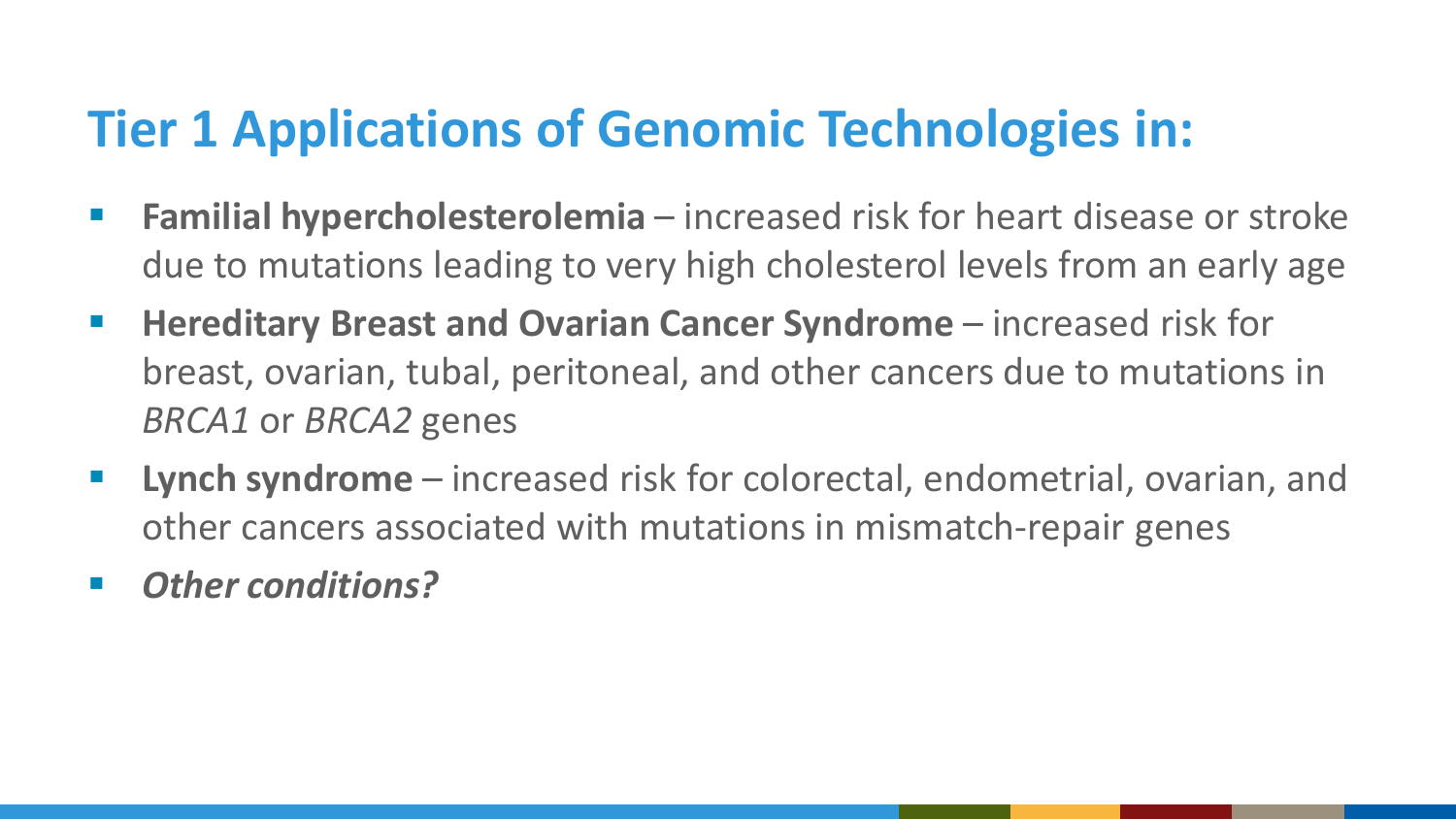



#### Public Health Genomics and Precision Health Knowledge Base (v7.7)

| <b>PHGKB</b>                                             |                                                                   |
|----------------------------------------------------------|-------------------------------------------------------------------|
| About                                                    | <b>Tier-Classified Guidelines Database</b>                        |
| <b>MyPHGKB</b>                                           | Tweet Share<br><b>Recommend</b>                                   |
| <b>Specialized PHGKB</b><br>۰                            |                                                                   |
| Genomics (A-Z)                                           | Last data update: Dec 01, 2021. (Total: 412 Documents since 2012) |
| Office of Genomics and<br><b>Precision Public Health</b> | Enter a search term<br>All<br>$\vee$ dataset<br>Search            |
| My Family Health Portrait                                | All Tier 2<br>All<br>All Tier 3<br>All Tier 1                     |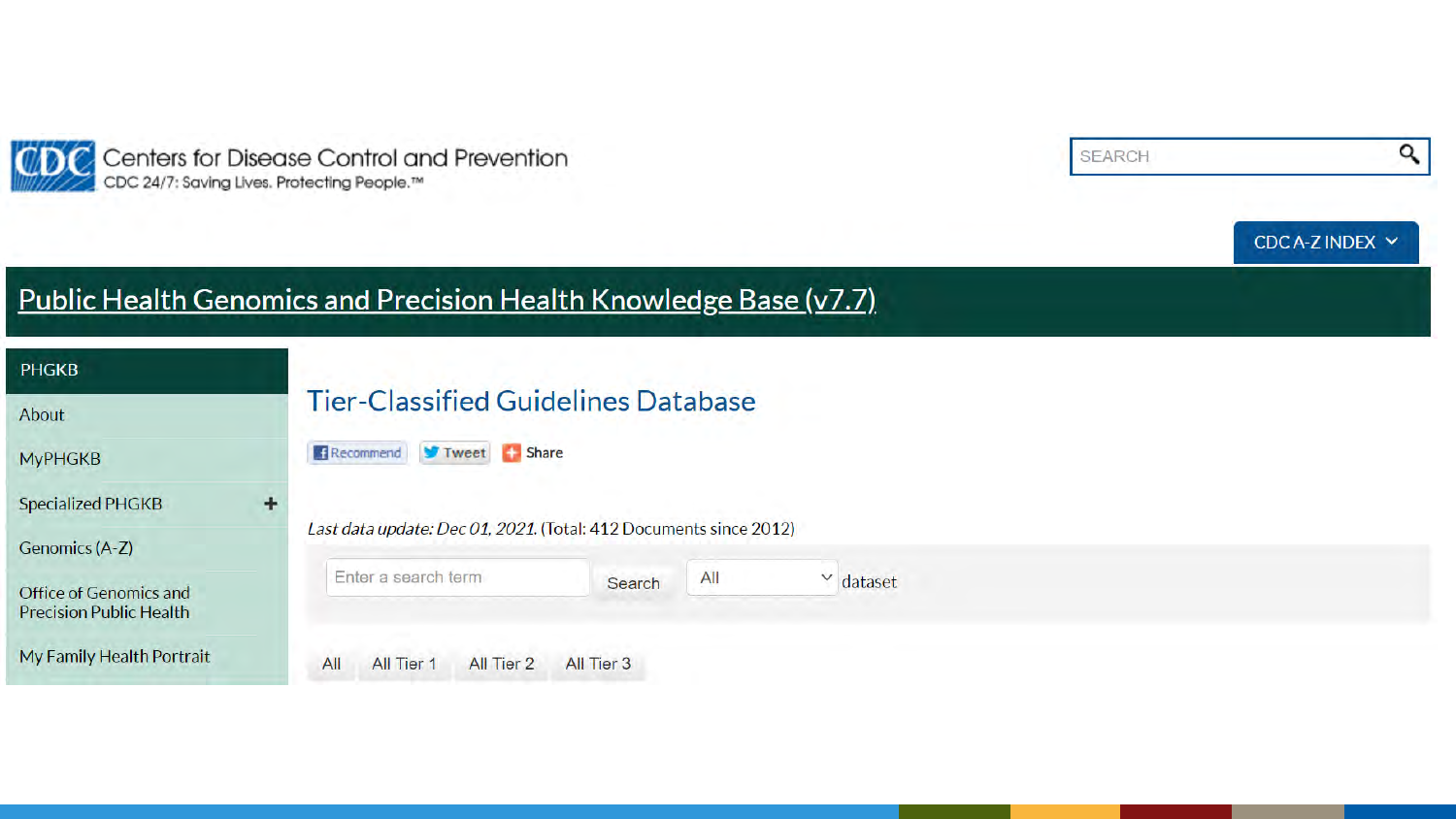#### **Publication**

2017 AHA/ACC/HRS Guideline for Management of Patients With Ventricular Arrhythmias and the Prevention of Sudden Cardiac Death: A Report of the American College of Cardiology/American Heart Association Task Force on Clinical Practice Guidelines and the Heart Rhythm Society. Al-Khatib Sana M et al. Circulation 2017 138(13) e272-e391 Similar articles in PubMed

2020 AHA/ACC Guideline for the Diagnosis and Treatment of Patients With Hypertrophic Cardiomyopathy: A Report of the American College of Cardiology/American Heart Association Joint Committee on Clinical Practice Guidelines. Steve R Ommen, et al. Journal of the American College of Cardiology 2020 Nov Similar articles in PubMed

Organization: The American Heart Association (AHA) The American College of Cardiology (ACC)

2014 ESC Guidelines on diagnosis and management of hypertrophic cardiomyopathy: the Task Force for the Diagnosis and Management of Hypertrophic Cardiomyopathy of the European Society of Cardiology (ESC). Authors/Task Force members, et al. Eur Heart J. 2014 Oct 14;35(39):2733-79 Similar articles in PubMed

Organization: The European Society of Cardiology (ESC)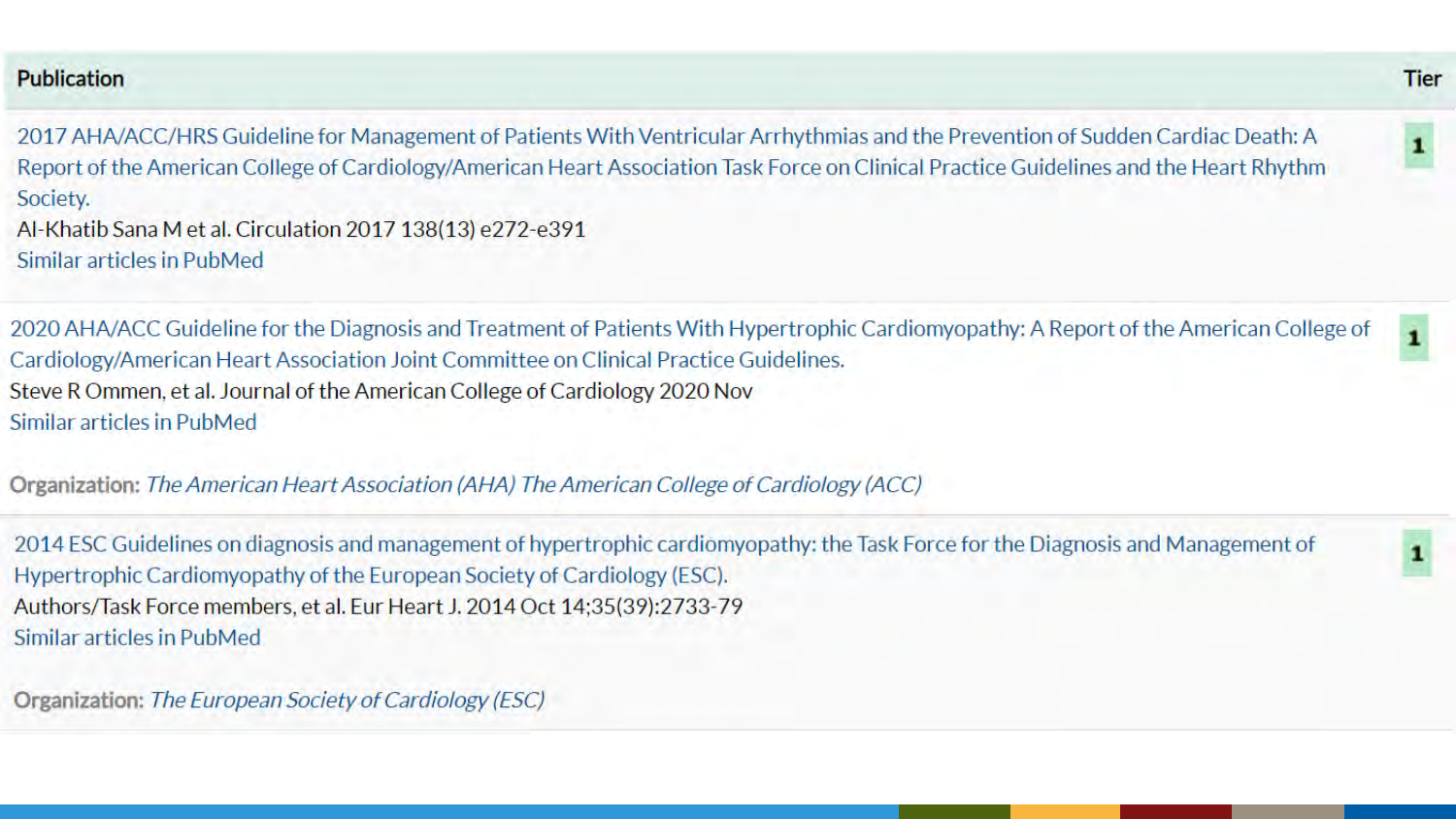#### **Genomics and Precision Health**

Home



**A** Home

About this Blog

Archives

Authors

Office of Genomics & **Precision Public Health** 

#### **About this Site**

- Policies
- Disclaimers



An Expanding List of Tier 1 Genomic Applications: Evidence-based Guidelines for Hypertrophic Cardiomyopathy and Public Health

October 6, 2021 by Michael A. Burke and Laurence S. Sperling, Division of Cardiology, Emory University School of Medicine, Atlanta, Georgia, W. David Dotson and Muin J. Khoury, Office of Genomics and Precision Public Health, Centers for Disease Control and Prevention, Atlanta, Georgia

The CDC Tier-Classified Guideline Database includes three Tier 1 guidelines on hypertrophic cardiomyopathy (HCM). A 2014 guideline from the European Society of Cardiology, a 2017 guideline from the American Heart Association, American College of Cardiology, and Heart Rhythm Society, and a 2020 guideline from the American Heart Association and American College of Cardiology all recommend genetic testing for patients meeting diagnostic criteria for HCM. Each includes

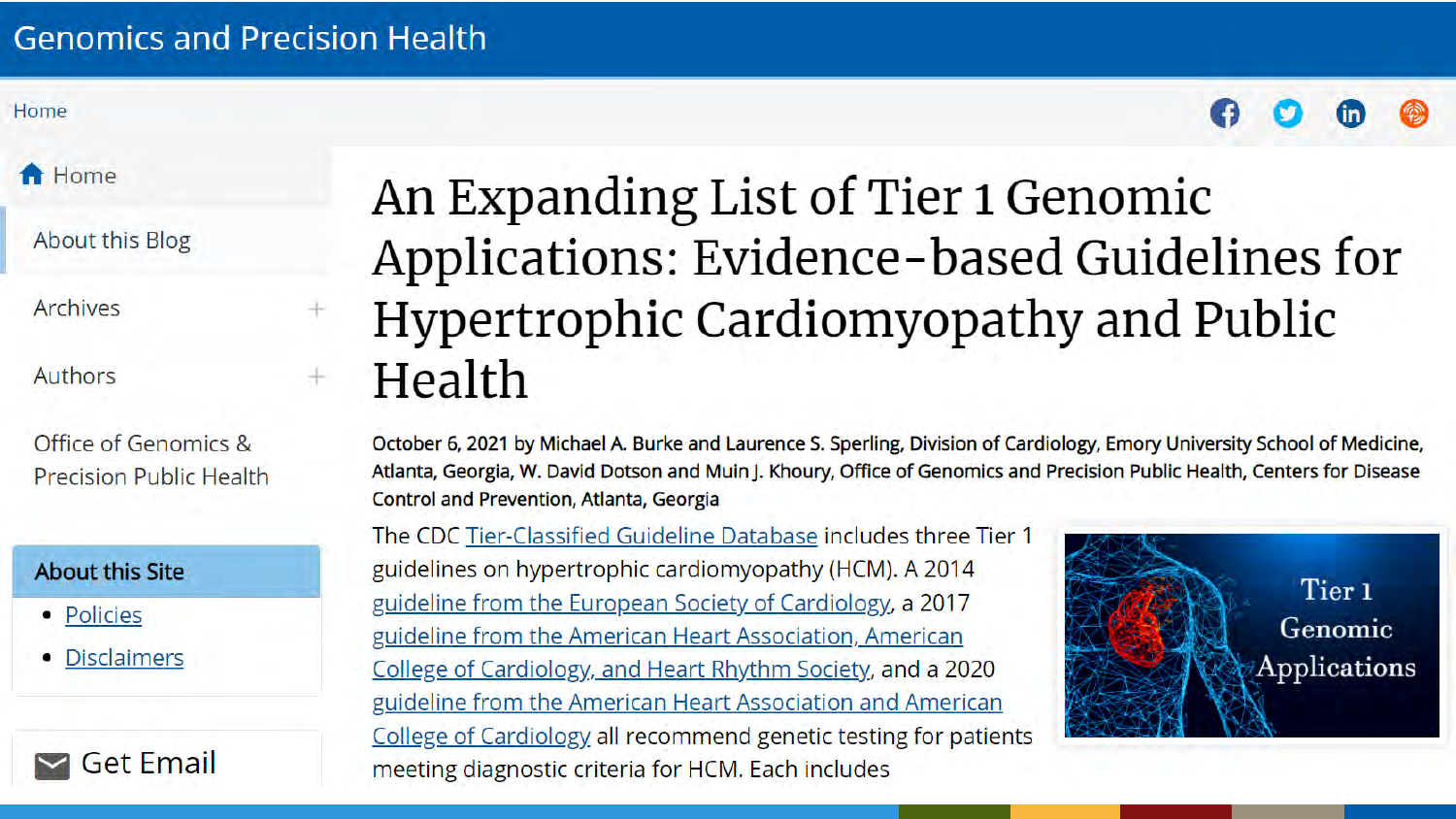### **Tier-Classified Guidelines Database** *Why* **did we build it?**

- *Challenge: The public and health care providers are bombarded with information on genomic tests, many with unproven utility*
- **Opportunity:** Educate providers and the public about potential benefits and harms of genomic tests and the need for evidence
- *Challenge: Finding policies, guidelines, and recommendations that include evidence on implementation of genomics or family health history applications*
- **Opportunity:** Compile a centralized, searchable, publicly available database for policies, guidelines, and recommendations related to genomics or family health history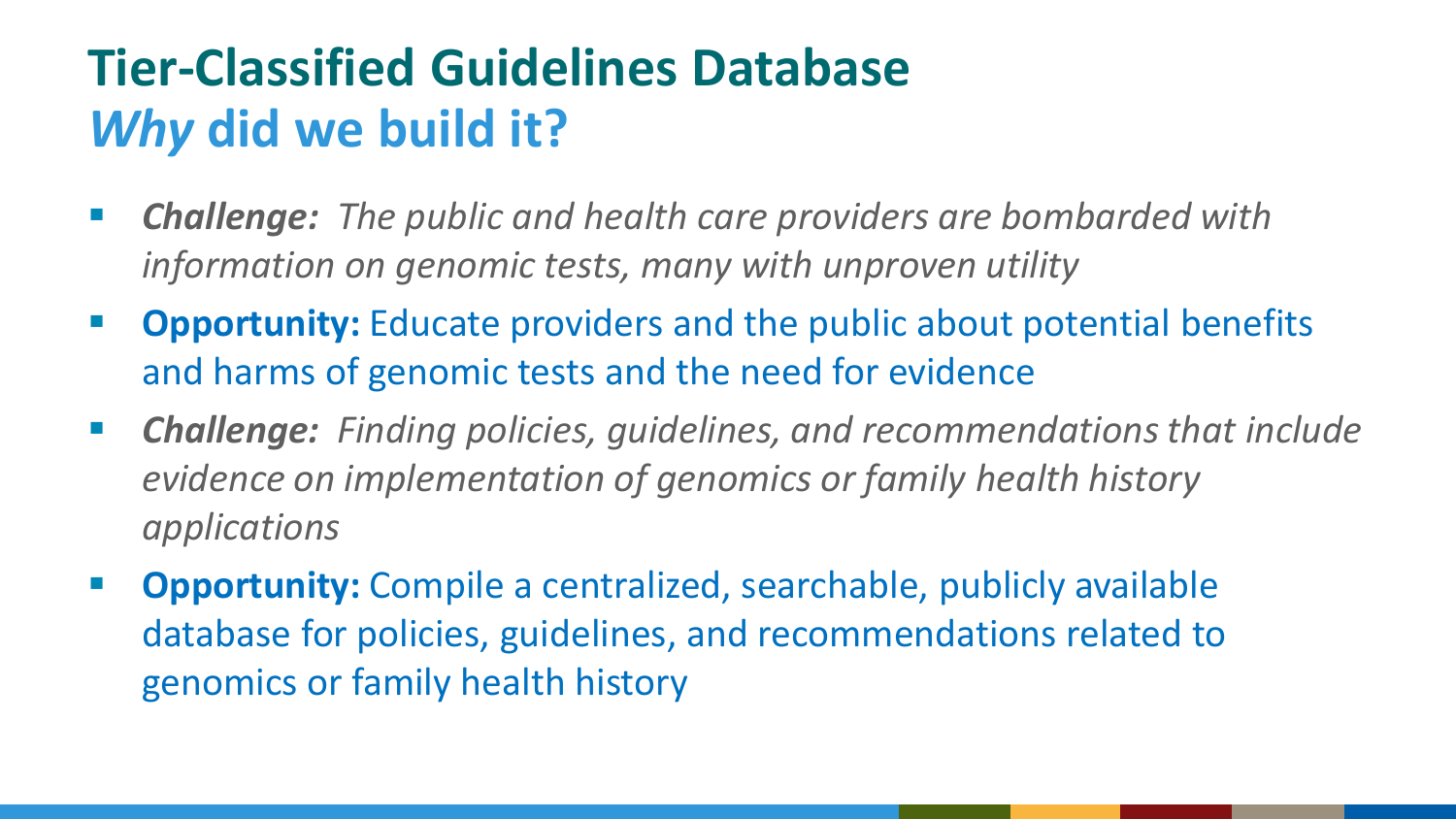# **Tier-Classified Guidelines Database** *What it is***:**

- **Repository of genomic guidelines classified according to evidence**
- **Potential aid to informed decision-making**
- **Scenario-based**
- **Systematic**
- **Subjective**
- **EXECONTERENT**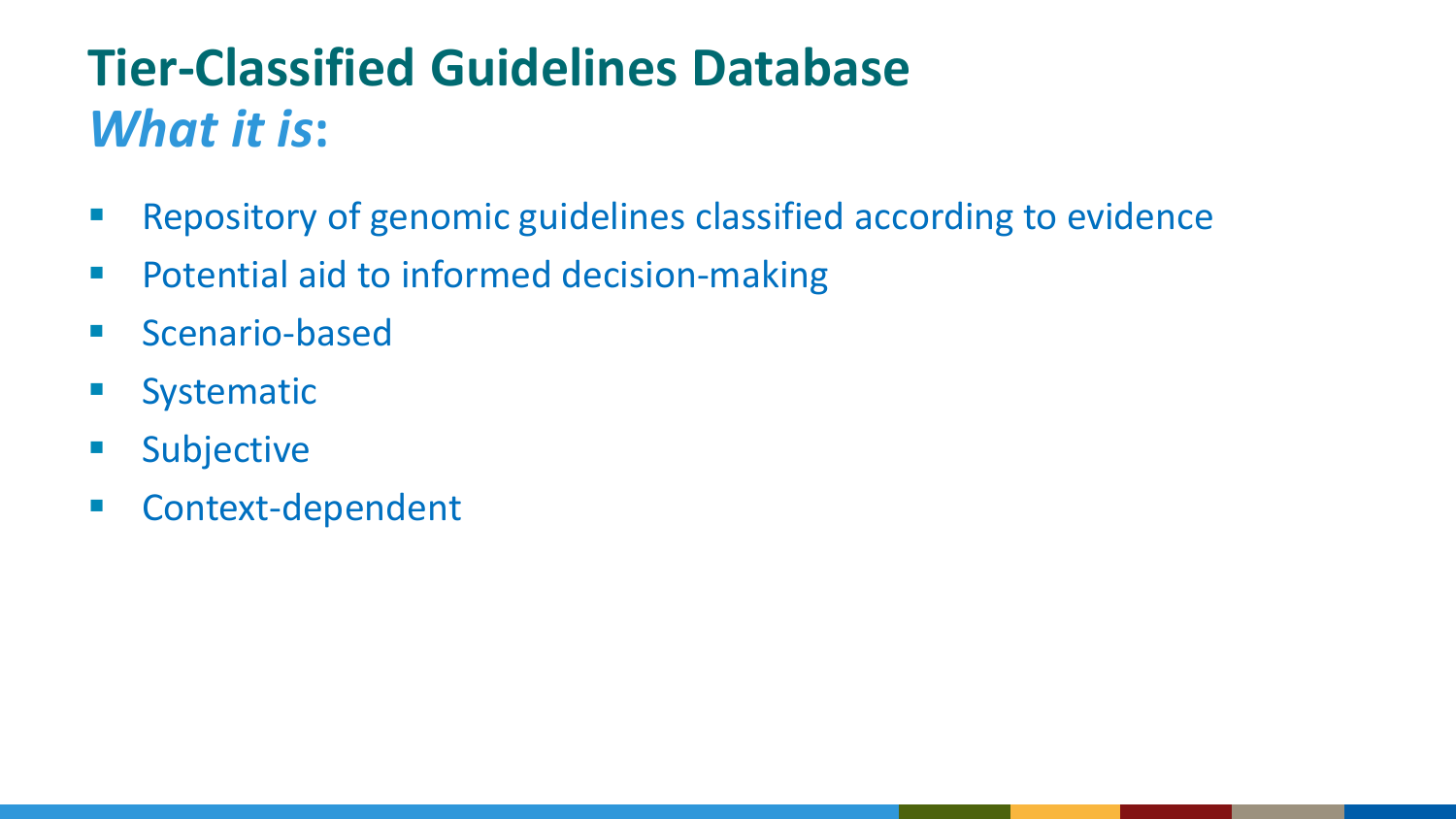### **Tier-Classified Guidelines Database** *What it is NOT***:**

- A substitute for informed decision-making
- **An endorsement or recommendation for or against anything**
- A comprehensive or complete assessment of tests or scenarios
- **The final word in determining what is ready to implement**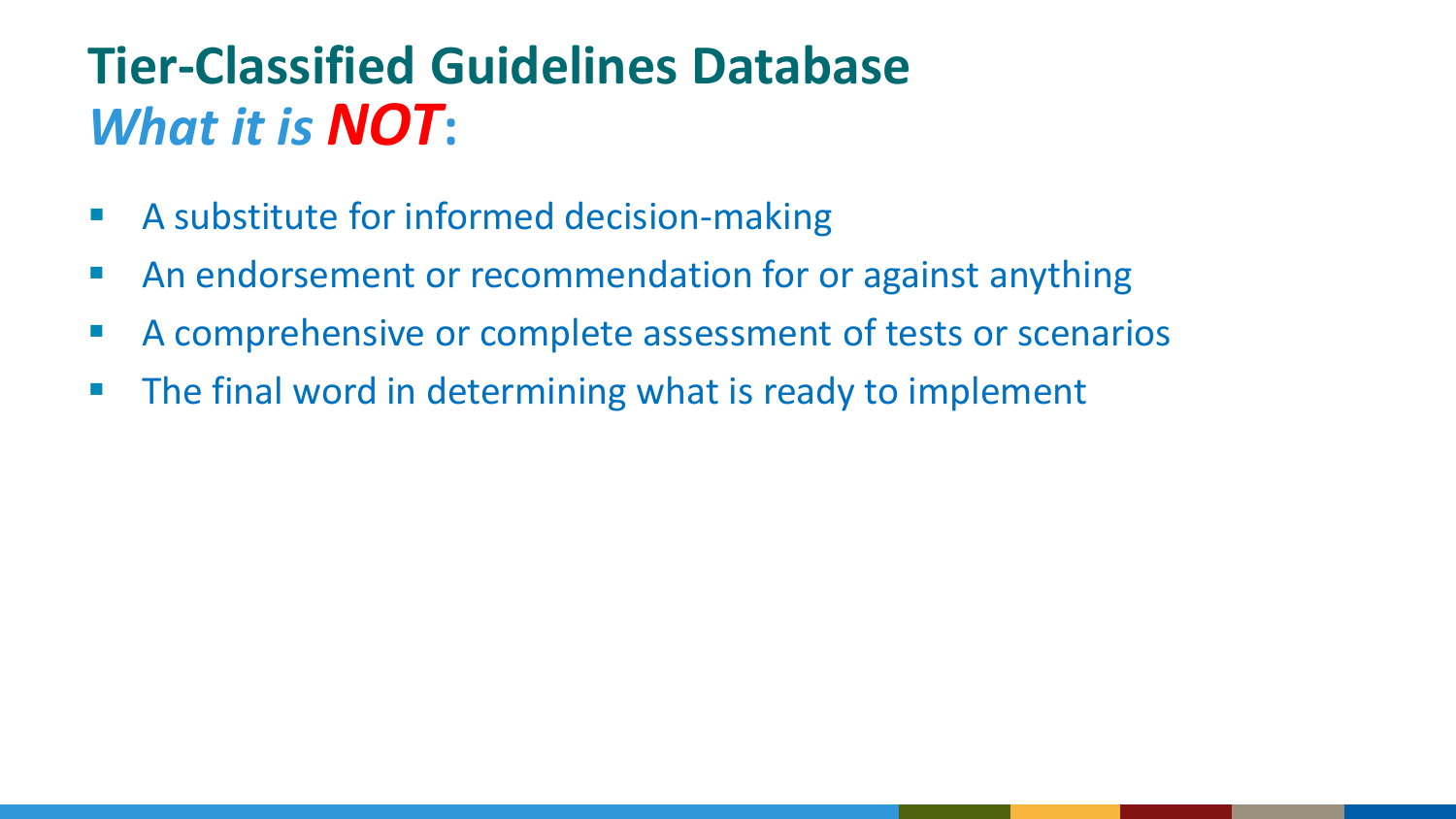### **Tier-Classified Guidelines Database** *How it works***:**

- Guidelines identified in weekly horizon scan are cataloged in PHGKB
- Two reviewers assess these guidelines for inclusion in TCGD component of PHGKB
- Guidelines that address clinical scenario(s) involving genetic testing are included in TCGD
	- Decision rules applied to determine Tier level of clinical scenarios within the guidelines
	- Included guideline documents are assigned the highest Tier level applicable to any recommendation they contain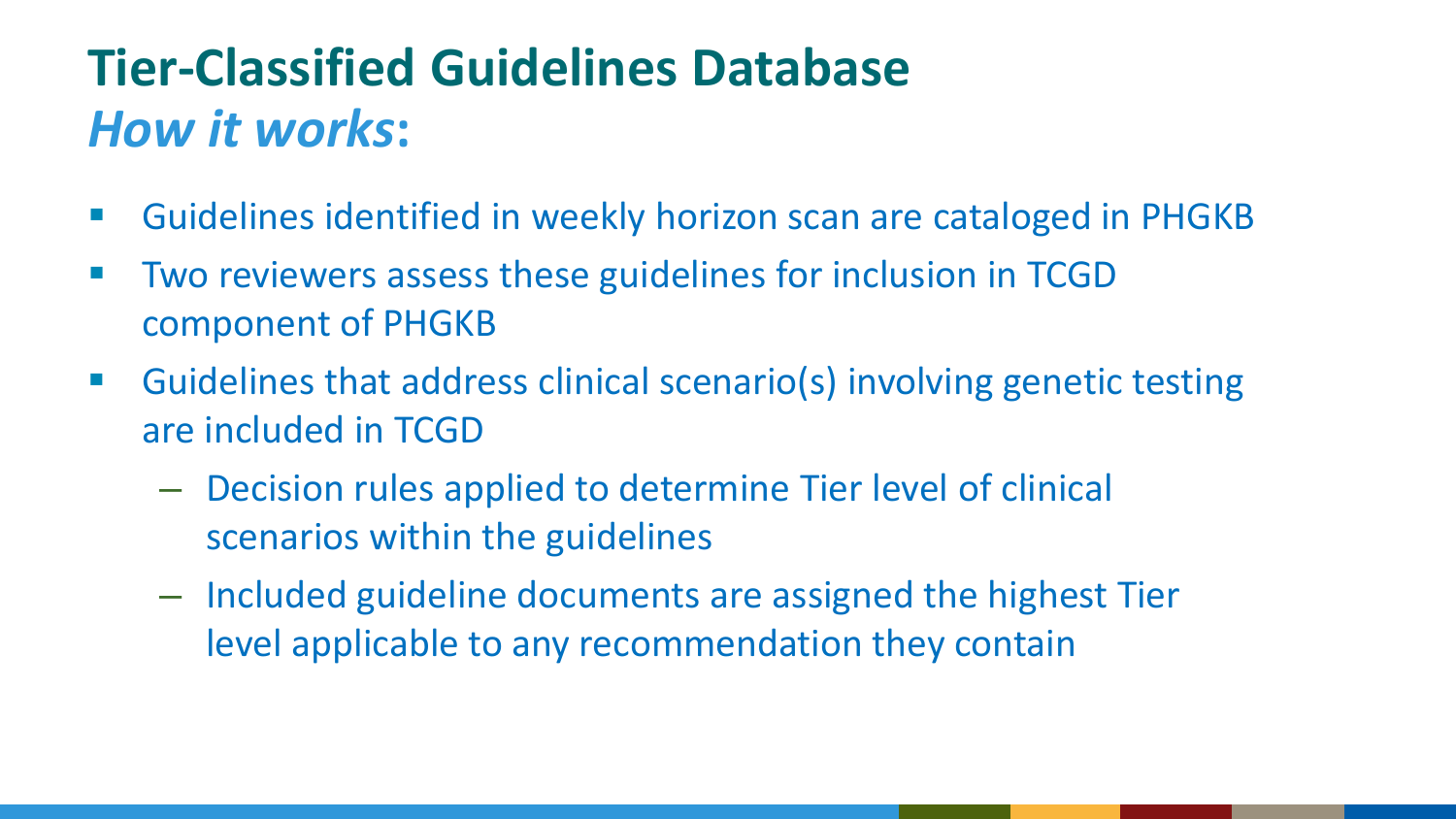#### **Tier 1 Criteria:**

- **FDA label requires use of test to inform choice or dose of a drug, or**
- **FDA cleared or approved companion diagnostic device, or**
- CMS covers testing, or
- One or more clinical practice guidelines, based on systematic review(s), supports testing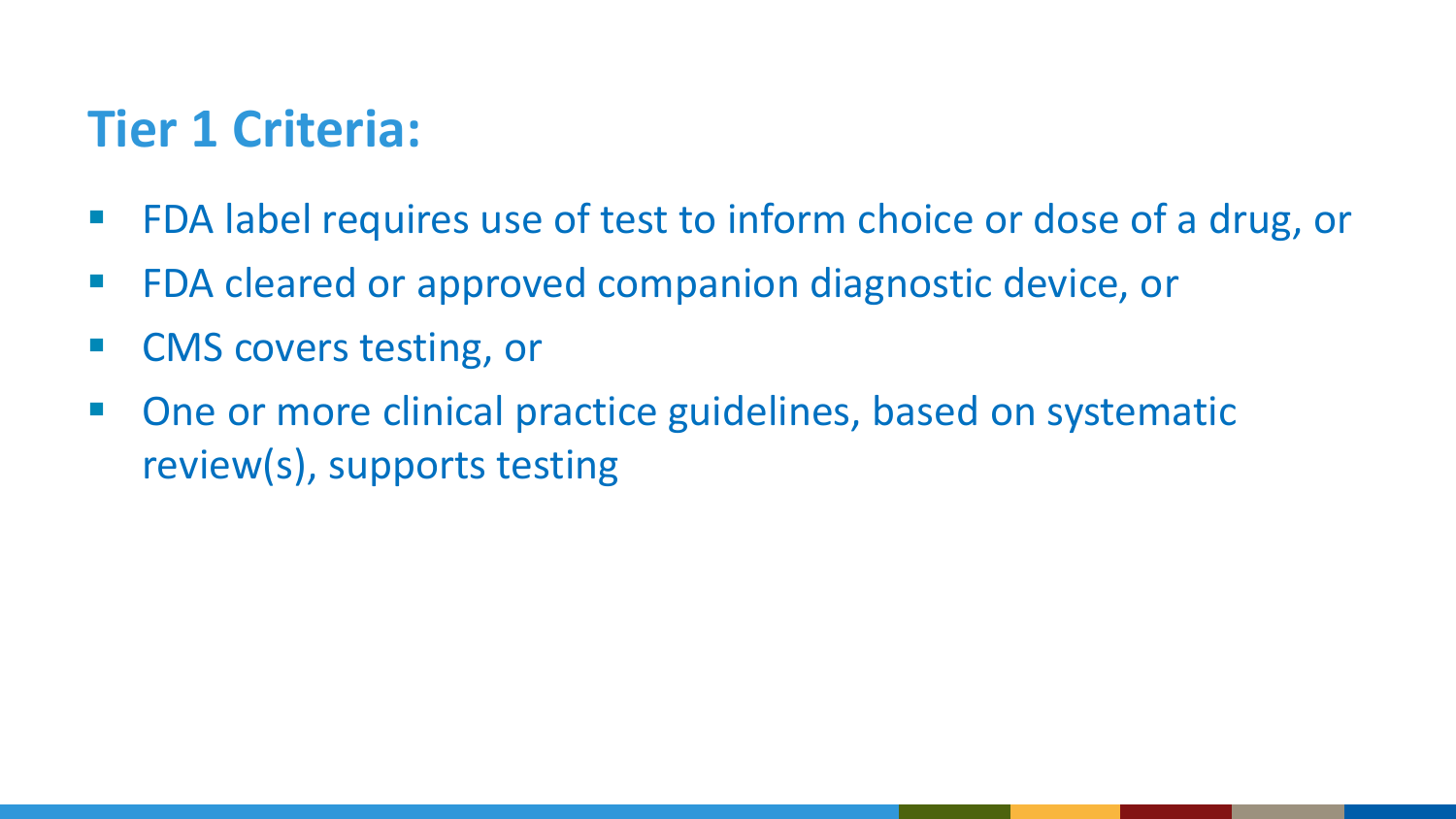#### **Where to Find Out More**

- **Tier-Classified Guidelines Database** <https://phgkb.cdc.gov/PHGKB/tierStartPage.action>
- OGPPH Blog Posts
	- Introducing the CDC Tier-Classified Guidelines Database <https://blogs.cdc.gov/genomics/2019/07/16/introducing-the-cdc-tier/>
	- Frequently Asked Questions about the CDC Tier-Classified Guidelines [Database https://blogs.cdc.gov/genomics/2019/07/16/frequently-asked](https://blogs.cdc.gov/genomics/2019/07/16/frequently-asked-questions/)questions/
	- An Expanding List of Tier 1 Genomic Applications: Evidence-based Guidelines for Hypertrophic Cardiomyopathy and Public Health <https://blogs.cdc.gov/genomics/2021/10/06/an-expanding-list-of-tier-1/>